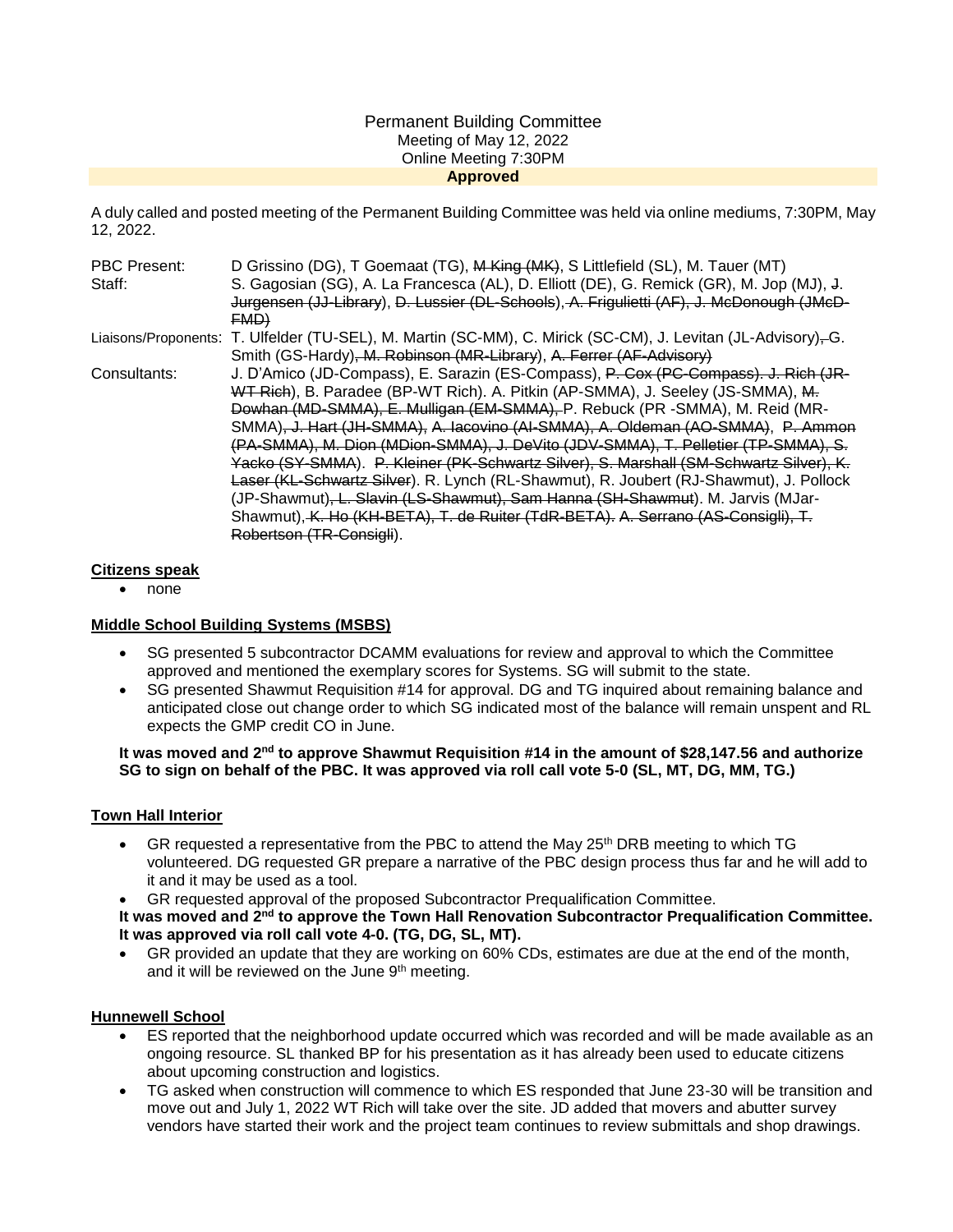ES presented WT Rich's requisition #3 for review and approval.

**It was moved and 2nd to approve WT Rich's Requisition #3 in the amount of \$305,031.00 and authorize SG to sign on behalf of the PBC. It was approved via roll call vote 5-0 (SL, MT, DG, CM, TG.)**

## **Hardy School**

- ES presented permitting related schedule:
	- o 5/9 Select Board occurred.
		- TU provided clarification that the Select Board did not come to a conclusion on the Traffic Light and they had questions regarding queuing, Route 9 afternoon restrictions, and not using Lawrence Road as an access point. He could not indicate an opinion from the Board until the PSI hearing is concluded and they are drafting the decision for the Planning Board. JD concurred with TU's summary of the Select Board meeting and indicated that there was heavy dialogue on topics which have been discussed for the last 2 years at PBC and the 2 year preceding with the School Building Committee. MJ indicated that she is aggregating the Board's questions to get to the project team by Monday 5/16.
		- o 5/16: Planning Board
		- o 5/25: Design Review Board but will likely change due to the needed VE process. JD noted delay to DRB would be promoted by a potential change in materials as a VE outcome and timing of returning to the Select Board on 5/24.
- TG asked how set in stone is the 5/27 MSBA submission date to which JD answered it may be moved but not without ramifications to schedule length, bidding process, and cost implications due to the delay.
- ES presented the high level cost estimate overview and variances from Schematic Design (SD) to Design Development (DD.)
	- o The cost increased \$4M from SD to DD
	- o \$1.2M of PV costs were removed from DD as the services will be provided outside of the project by MLP.
	- o Offsite mitigation and traffic light estimate is up \$318K but is continuing to be reviewed.
	- $\circ$  No change is soft costs, construction contingency, and owner contingency.
	- o Net difference is \$3.4M
- RL provided further cost summary breakdown noting that, when they checked in January 2022, the project escalation was up \$1.4M over SD. Since that point, escalation has outpaced the anticipated typical amounts and that have reduced contingency funds to cover some leaving a \$3M overage remaining.
	- $\circ$  TG asked what Shawmut assumed as annual escalation at the point of SD to which MJar responded 8% last July.
	- $\circ$  TG indicated that he would expect their escalation to reduce by half since they are halfway to April 2023. RL responded that one could argue the \$3.1 overage is a result of escalation. TG stated that a market report released today showed 9% escalation in the construction field. DG added that he would expect the escalation line to be \$0 at CD and the line for "New Building Construction" is where the increase occurred.
- RL introduced the Top 15 largest cost increase items from SD to DD and their deltas.
	- $\circ$  MJar called out millwork as a small value but the biggest percentage increase item and sitework as the biggest on the sheet.
	- $\circ$  TG asked why HVAC and electrical weren't on the list to which JD responded that the team had the benefit of 50% CDs for Hunnewell and was able to utilize that information for those trades at Hardy SD.
	- $\circ$  DG and TG asked if the masonry estimate, as currently designed, includes any potential premium for brick patterning and aligns with this estimate to which MJar responded he expected a small increase in labor. DG added that if next steps prove changes to the envelope do not move the needle on costs, the team must be mindful of what will move the needle.
	- $\circ$  TG asked where the SD and DD estimates landed relative to the steel pricing spike to which JD responded that he believes half of the spike was represented in the SD but not the entire increase.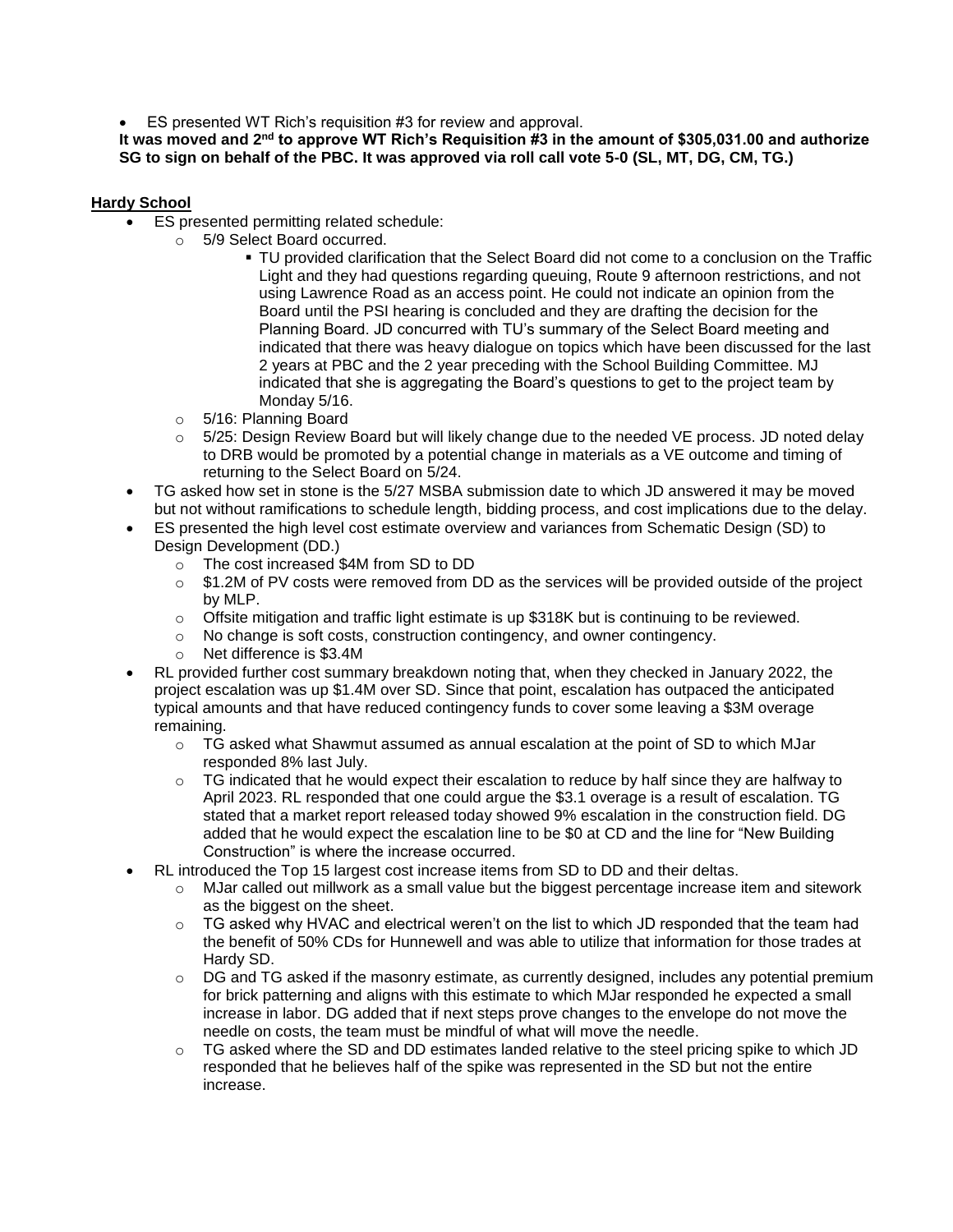- TG asked if Shawmut has completed a scope reconciliation between SD & DD as he is curious if there is increased curtainwall, millwork, and windows. MJar responded they had by CSI code and JD confirmed, once further vetted by the project team, it would be shared with the PBC.
	- JD presented the VE and whole building approach which included consideration of:
		- o Reallocation of \$1.2M for PVs
		- o Reduce contingencies
		- o Accept needed values in VE
- TG asked if there is anything which is a premium level over what the team is doing at Hunnewell. AP responded that, while there were some items such as unneeded millwork identified, there was overall no disparity.
- TG indicated that to achieve the level of required savings, volume would need to be reviewed and it would be helpful to better understand the effects of these reductions.
	- o TG indicated the following items for review:
		- Entry it is voluminous and clad in expensive skin could it be 1 story?
		- Does the gym have to be as tall?
		- Reduction in volume to the media center
		- Overall reduction to 1 story spaces where possible to reduce material costs
	- $\circ$  SL stated that she was grappling with their obligation to deliver sister schools with the known differences driven by their locations (civic/neighborhood.) TG stated he was not suggesting a change in program. SL asked if asking the Town for more money were an option to which JD responded that some towns use free cash and other approaches and some go back to Town Meeting with a request. Further, JD added that the previous feasibility phase savings and the unused PV costs could be requested for the project by Town Meeting with solid justification of escalation costs and no impact on borrowing strategies. TG indicated that returning to Town Meeting for additional funds is the last move and they will do everything possible through VE to reduce costs before considering this option.
	- $\circ$  SL raised the Media center as an area which is overly voluminous, oversized for the student population, and its odd angles as unusable space may be reduced.
	- $\circ$  SL raised the hallway to the gym by the cafeteria as a lot of space and JD indicated that will go back and review that decision point for separating as it had been a reviewed topic.
- DG asked if the complexity of the building footprint added to the overage and if there were things which could be done to reduce the volume architecturally. Further, referencing Plan Level 1, he raised simplification of the plan contributing to effectiveness and contractor thoughts on related savings. AP responded that they are targeting square footage clean up and subtleties where available but that it is harder to change classrooms without compromising daylight. RL added that, while this building is predominantly comprised of 90% angles, any simplification to the geometry saves money. He added that to impact worthwhile savings, the reduction would need to affect steel by the ton for example.
- AP screen shared exterior renderings and the following feedback was provided:
	- $\circ$  TG noted that, while the design in nice, (slide 5) the lobby entrance includes high cost surfaces such as overhang with phenolic panel on the underside and a 2 story curtain wall. AP responded that they have begun work on reducing this.
	- $\circ$  DG stated that, by taking out the 2<sup>nd</sup> floor non-programmed envelope area at the entry, the 2 story volume, currently occluded by this entry, becomes the draw to the front door.
	- TG raised reduction of the overhang and wall at the end of the gym space for consideration.
	- $\circ$  JS indicated that the VE list under development includes options such as reducing the overhang by 50% and 100%, reducing phenolic 50% and 100%, changing brick to block by %, and reducing the curtain wall in % values.
- JD noted that they have spoken with AP about moving the Skills conference room to another space to which AP stated that they are looking at compressing spaces 8 inches floor to ceiling where possible but are challenged to do so in the gym, cafeteria, and art room.
- JD indicated that some items under review include site reuse of organic material where appropriate, amount of asphalt for circulation, and a possible reduction in parking area. DG stated that it will be important to understand outstanding site questions and how they relate to VE options. MT echoed that the results of the PSI review may impact VE decisions relative to the site to which TG indicated he didn't expect it to be drastically impactful unless it contained a major change to the site such as an access point closure.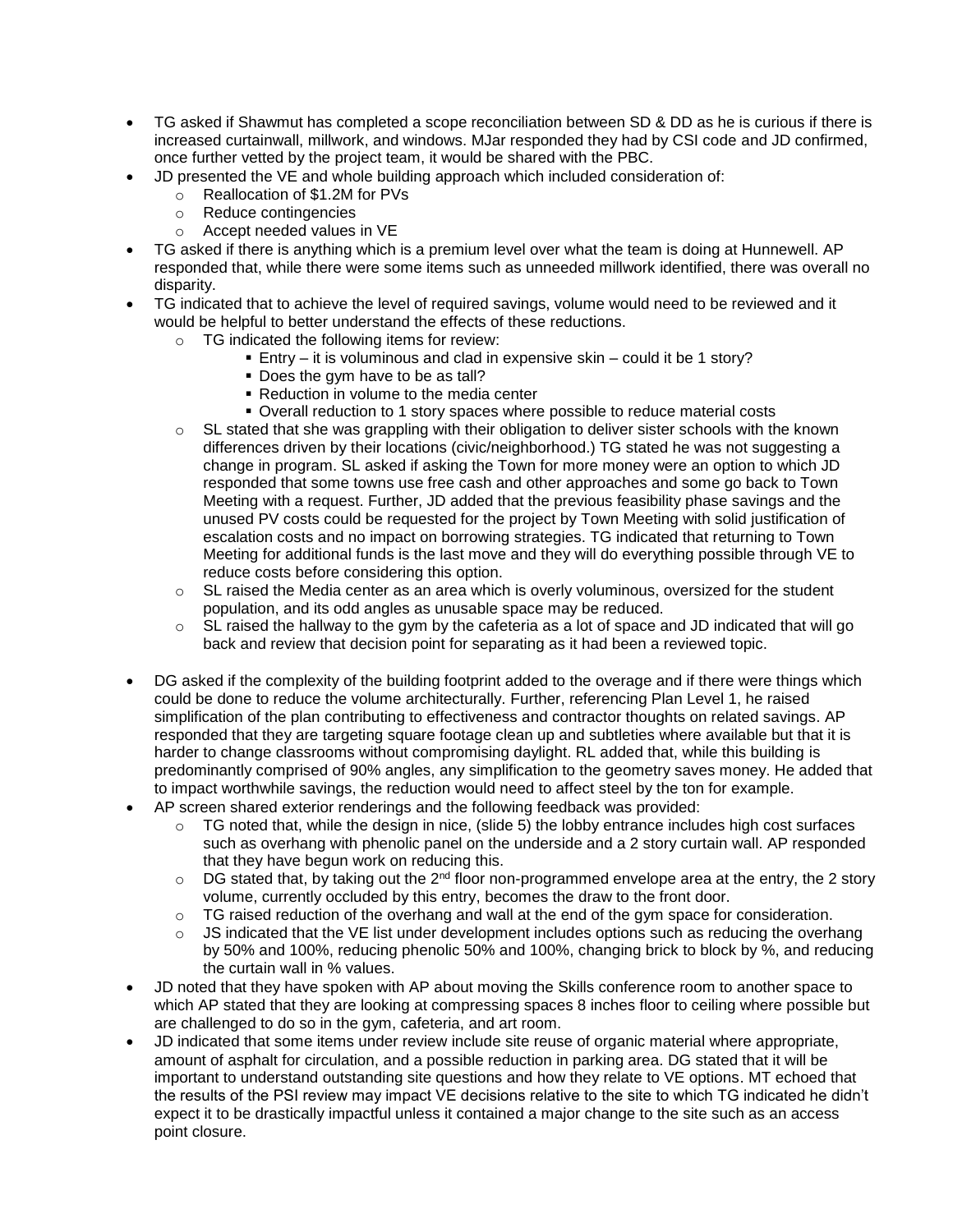- MM requested JD to summarize what is needed and how close we are to providing the needed items to meet the current MSBA deadline. JD responded that, VE process notwithstanding, they would provide record drawings, DD set, budget estimate, drawing review and comments, and the project schedule. He indicated that the pricing version of these items would be used and that moving forward is critical to avoid deeper cuts incurred by project delays. RL confirmed that the schedule affects lead times and savings on early release packages. JD added that, if there is no change to the footprint, they are on track, however, if they are changing volume, they need to see where it lands.
- TG indicated that the PBC will take the time to do everything they can to design an economical building which meets program, and that the community enjoys.
	- $\circ$  TU stated that, as Chair of the Select Board responsible for the Town finance, he appreciates TG's comments about trying everything and doesn't recommend returning to Town Meeting for funding when available steps can be made to create an appropriate, function, and beautiful school within or close to budget. Further, he acknowledged the crushing pressure on materials and labor costs and its effects on the project.
	- $\circ$  JS stated that review of the VE log will help distinguish values relative to reductions with brick and block and that overall it will take time to balance between design aesthetic, compatibility to Hunnewell, and significant overage we're seeing.
	- $\circ$  TG added that he believes they can build an attractive neighborhood school without 1 square inch of phenolic panels. It is a beautiful design but high end and needs to be addressed given the pressures.
	- $\circ$  DG said that the parity is a feeling of being in the school supported by quality and durability and expects our schedule may be pushed 6 months if the VE list isn't sufficient.
	- $\circ$  JS said next week we can get a sense once they look at the list and get estimates.
	- $\circ$  AP added that there are 2 more estimates and to keep that in mind as there may be no more VE to generate at those phases.
- TG asked MM her opinion on this discussion to which she responded that they typically focus on program, she understands maintenance items such as flooring, and that using the feasibility budget surplus would be an appropriate request.
- JD noted that Shawmut's VE list contains tiers such as: project team recommends, possible/longer conversation, needs more discussion/more info, and we have the information and price but don't recommend. Depending on the ongoing overage, the Committee can continue to go deeper into the tiers and could review sustainability approaches which would stay below 30EUI but not match the current amounts.
- MM reported that the design team presented to the School Committee the current design mostly focused on the interior which included the caveat that budget pressures may result in changes. They are scheduled to return to School Committee on May 24<sup>th</sup>.
- JS indicated that impact to EIU results won't be ready until next week and AP stated that they won't be illustrating all items on the list rather they will highlight exterior items and add them to the packet as they are completed.

# **New Business**

• None

# **PBC Administrative Business**

• SG presented the 4/28/22 minutes for review and approval.

**It was moved and 2nd to approve the 4/28/22 minutes as presented. It was approved via roll call vote 4- 0 (DG, MT, SL, TG.)**

• SG presented the submitted invoices to which there were no comments.

**It was moved and 2nd to approve the invoices as presented. It was approved via roll call vote 4-0 (TG,DG,SL,MT).**

The meeting was adjourned at 9:17 PM.

## Meeting Documents

- Hardy Shawmut Precon #4
- Hunnewell Neighborhood Mtg 5-3-22 Post card postage transfer